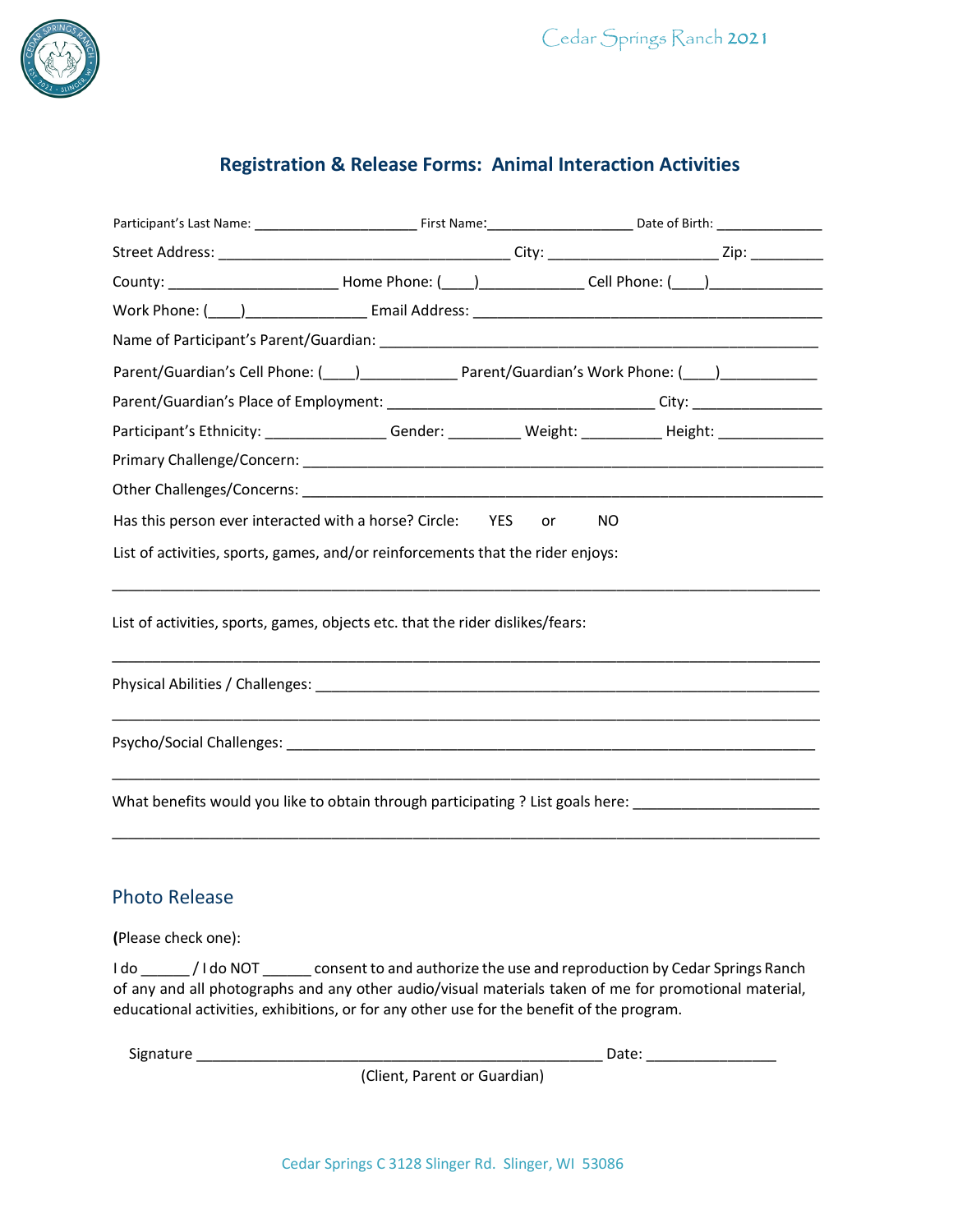

#### Liability Release

#### **Rider Registration & Release Forms**

\_\_\_\_\_\_\_\_\_\_\_\_\_\_\_\_\_\_\_\_\_\_\_ (Participant's Name) would like to participate in the animal interaction program at Cedar Springs Ranch. I acknowledge the risks and potential for risks of animal interaction/horseback riding. However, I feel the possible benefits of myself/my son/my daughter/my ward are greater than the risk assumed. I hereby, intending to be legally bound, for myself, my heirs and assigns, executors or administrators, waive and release forever all claims for damages against Cedar Springs Ranch, its Board of Elders, Instructors, Trainers, Therapists, Aides, Volunteers, and/or Employees for any and all injuries and/or losses I/my son/my daughter/my ward may sustain while participating in programs at Cedar Springs Ranch.

Signature: \_\_\_\_\_\_\_\_\_\_\_\_\_\_\_\_\_\_\_\_\_\_\_\_\_\_\_\_\_\_\_\_\_\_\_\_\_\_\_\_\_\_\_\_\_\_\_\_\_\_\_\_ Date: \_\_\_\_\_\_\_\_\_\_\_\_\_\_\_\_

(Participant, Parent or Guardian)

### Rider's Authorization/Emergency Medical Treatment

In the event of an emergency that medical aid/treatment is required due to illness or injury during the process of receiving services, or while being on the property of the agency, I authorize Cedar Springs Ranch to do the following: secure and retain medical treatment and transportation if needed and release client records upon request to the authorized individual or agency involved in the medical emergency treatment.

#### Emergency Contact Numbers

| <b>Primary Contact:</b>                                                                                                                                                                                                       | Phone:    |
|-------------------------------------------------------------------------------------------------------------------------------------------------------------------------------------------------------------------------------|-----------|
| Secondary Contact:                                                                                                                                                                                                            | Phone:    |
| Physician's Name:                                                                                                                                                                                                             | Phone:    |
| Preferred Medical Facility: Note that the set of the set of the set of the set of the set of the set of the set of the set of the set of the set of the set of the set of the set of the set of the set of the set of the set | City:     |
| Health Insurance Co:                                                                                                                                                                                                          | Policy #: |

#### Consent Plan

This authorization includes x-ray, surgery, hospitalization, medication, and any treatment procedure deemed "life-saving" by the physician. This provision will only be invoked if emergency contacts are unable to be reached.

| Date:              | Print Name: | Phone: |
|--------------------|-------------|--------|
| Consent Signature: |             |        |
|                    |             | C      |

(Client, Parent or Guardian)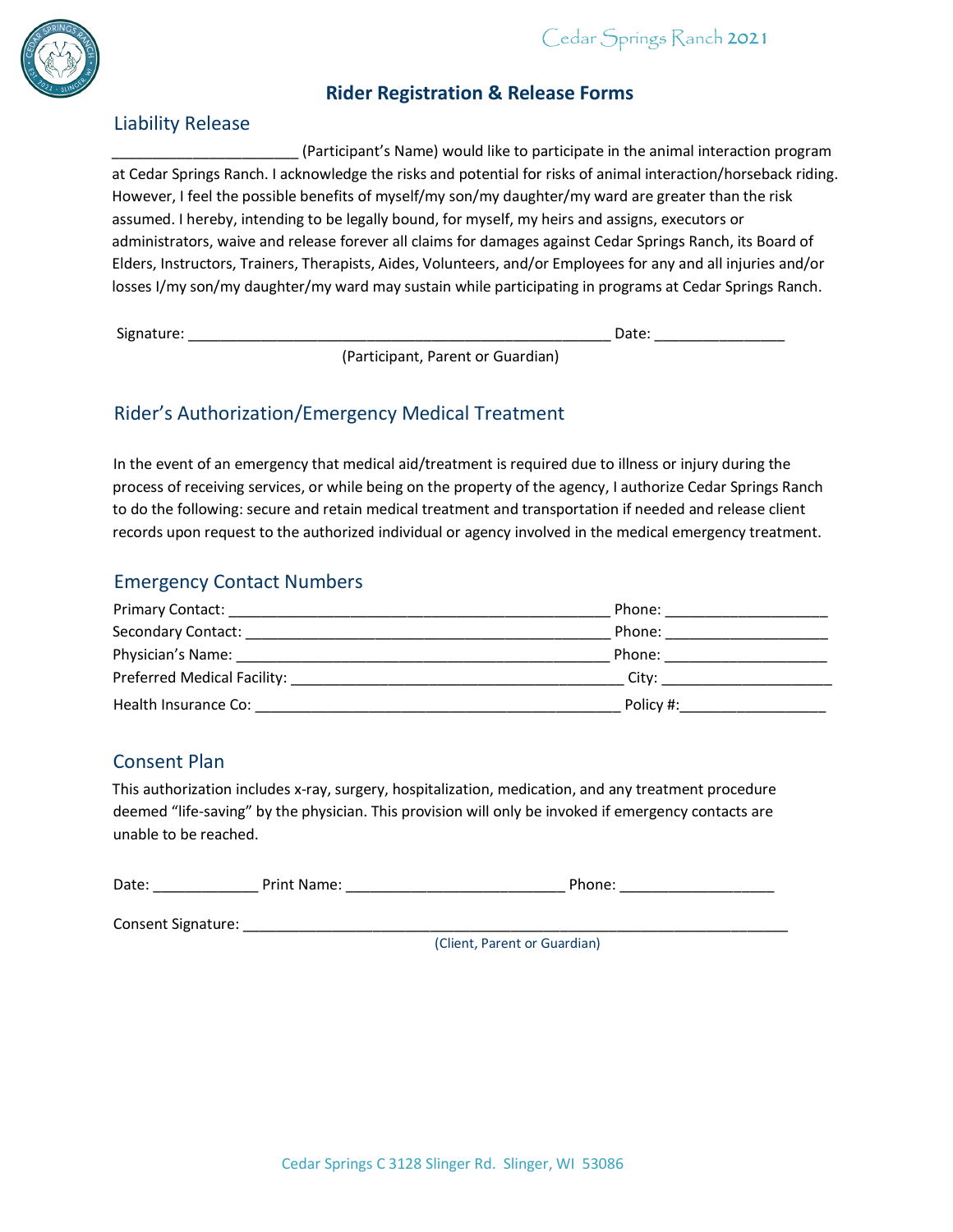



# **Participant's Medical History**

| Participant's Name: ___________________________________DOB: ___________Height: ________ Weight: ________ |  |  |
|----------------------------------------------------------------------------------------------------------|--|--|
|                                                                                                          |  |  |
|                                                                                                          |  |  |
|                                                                                                          |  |  |
| Medications (include prescription and over-the-counter, name, dose, and frequency):                      |  |  |
|                                                                                                          |  |  |
|                                                                                                          |  |  |
| Does this participant have a history of seizures? Yes: ________ No: ________                             |  |  |
| If yes, please provide the following information.                                                        |  |  |
|                                                                                                          |  |  |
| Controlled: Yes: _______ No: ________ Date of Last Seizure: ____________________                         |  |  |
| <b>Additional Comments:</b>                                                                              |  |  |
|                                                                                                          |  |  |

# Please mark applicable categories with an " X " & short note:

| Orthopedic                                             | Medical/Psychological           |
|--------------------------------------------------------|---------------------------------|
| Atlantoaxial Instability (include neurologic symptoms) | Allergies                       |
| Coxarthrosis                                           | <b>Animal Abuse</b>             |
| <b>Cranial Defects</b>                                 | <b>Cardiac Condition</b>        |
| Heterotopic Ossification/Myositis Ossificans           | Physical/Sexual/Emotional Abuse |
| Joint subluxation/dislocation                          | <b>Blood Pressure Control</b>   |
| Osteoporosis                                           | Dangerous to Self or Others     |